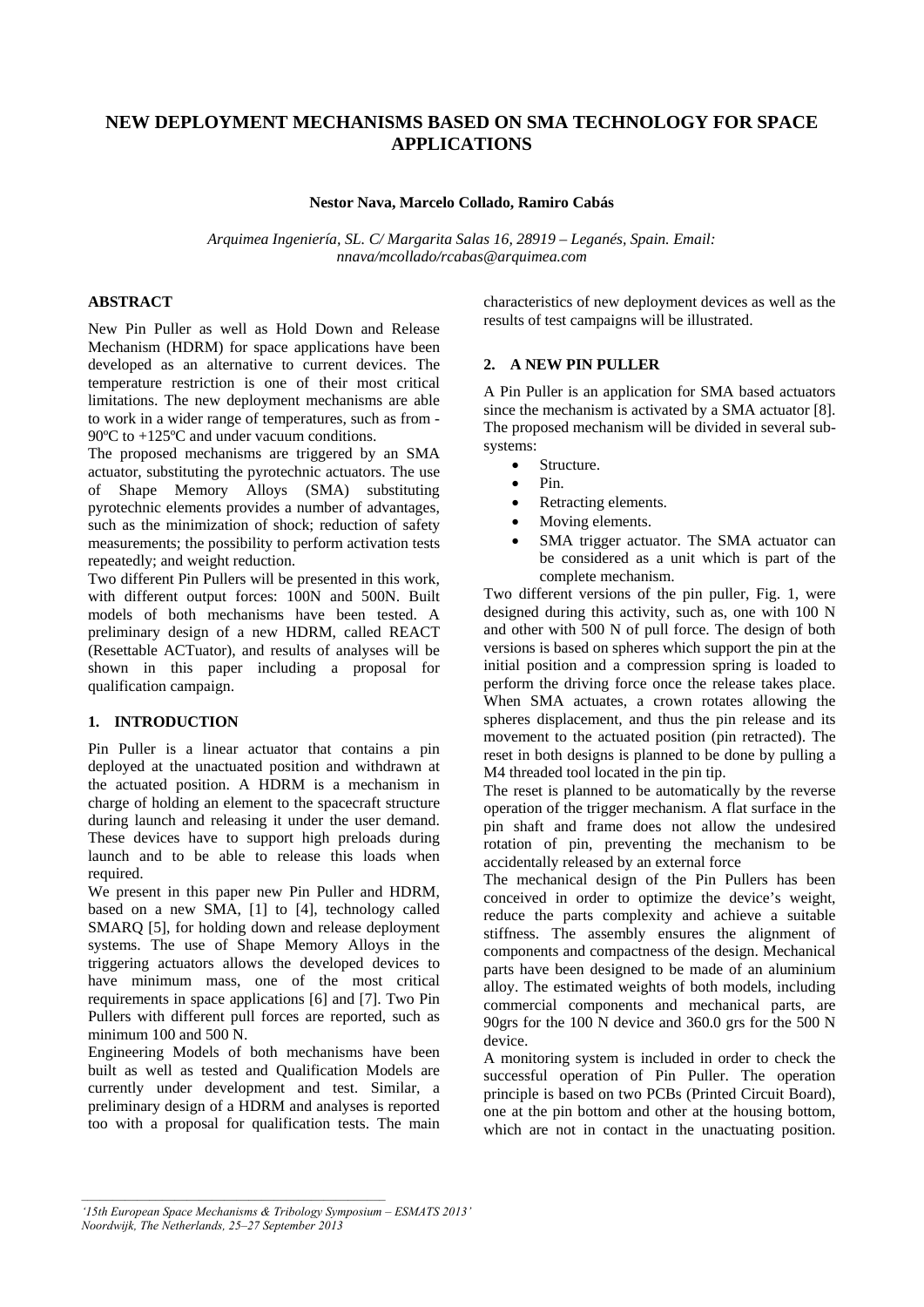When the pin is retracted, the pin PCB reaches the brushes of the housing PCB, closing the sensor circuit. The PCBs provide the insulated installation of the sensor to the mechanical structure as well as brushes in the housing PCB.

The mechanism computations has been carried out compliant the ECSS. In fact, the output forces of the stroke springs and SMA actuators have been obtained considering the motorization factor of [9]. Moreover, the mechanism analyses consider the ECSS standard too.

## **3. QUALIFICATION TEST CAMPAIGN FOR THE NEW PIN PULLER**

A qualification test campaign for the Pin Puller with 500 N of pull force has been developed in order to check the success of the proposed mechanism for space applications. The performed tests have been: thermalvacuum actuation at -90 ºC to 70 ºC, thermal-vacuum cycling in inert atmosphere, sine vibration and random vibration.





*Figure 1. New proposed Pin Pullers: 100 N device (left); 500 N device (right)* 

Fig. 2 shows the setup used for the thermal-vacuum (upper) and environmental (lower) tests. Fig. 3 to 5 show significant plots for the inputs of the abovementioned tests. In particular, Fig. 3 (upper) shows the time evolution of the temperature during the thermalvacuum test at 70 ºC. Similar curve has been obtained during the thermal-vacuum test at -90 ºC, as shown in Fig. 3 (middle). The maximum pressure reached during the tests has been  $1.33 \times 10^{-5}$  mbar, as shown in Fig. 3 (lower). Similar, Fig. 4 shows the time evolution of temperature during the thermal cycling in inert atmosphere.

Finally, Fig. 5 shows the input plots of the vibration tests. In particular, Fig. 5 (upper) shows the profile for sine vibration; Fig. 5 (middle) shows the profile for axial random vibration; and Fig. 5 (lower) shows the profile for radial random vibration.

The Pin Puller has presented successful results of actuation during the test campaign. Successful actuations have been obtained after and before the vibration tests and thermal-vacuum cycling. Similar, successful actuations have been obtained at -90 ºC and 70 ºC. These results validate the feasibility of the proposed mechanism based on SMA technology as suitable alternative to the traditional deployment devices.





*Figure 2. Test setups for the qualification campaign: thermal-vacuum (upper); vibration (lower).*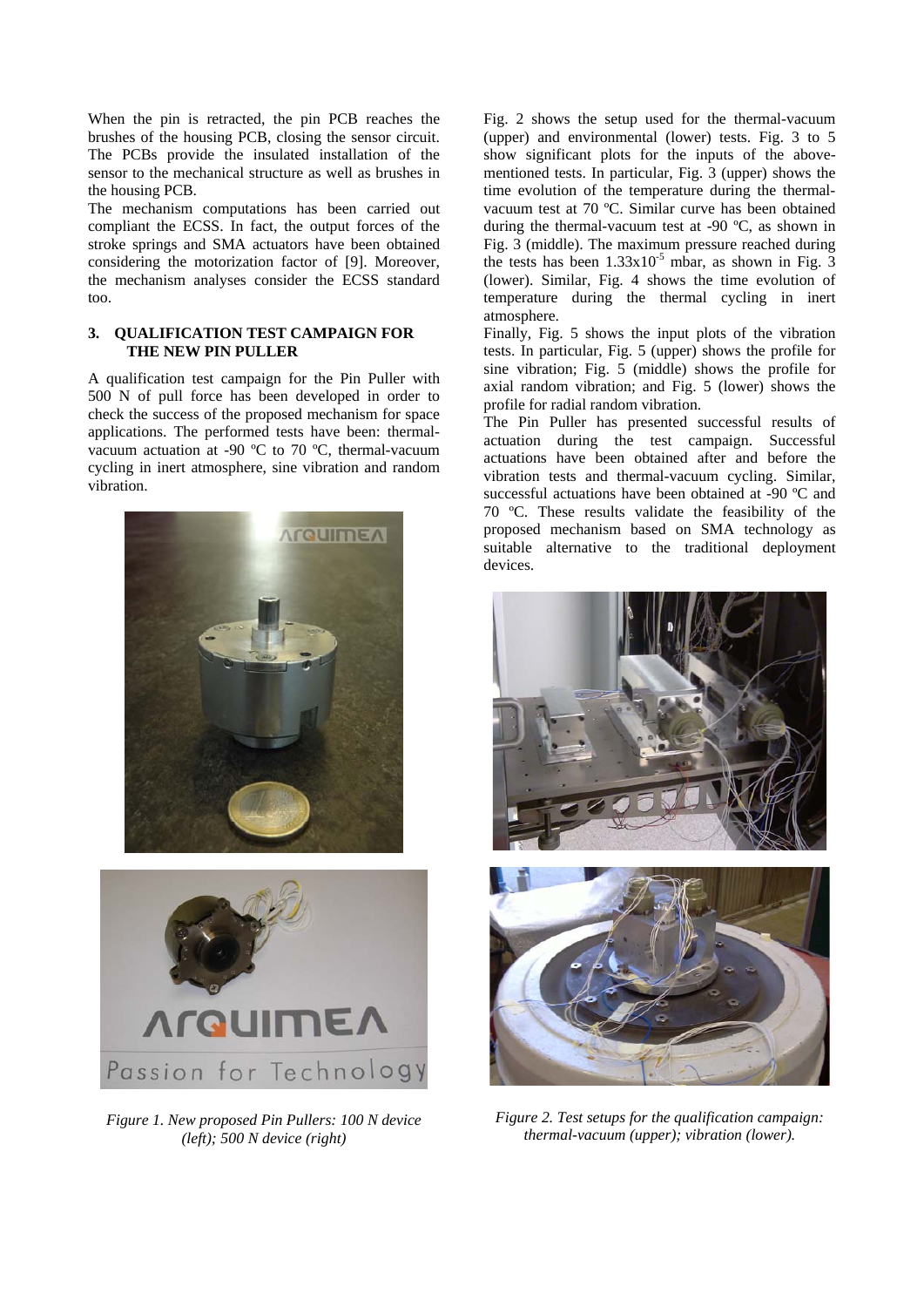

*Figure 3. Time evolution of thermal-vacuum inputs: actuation at 70 ºC (upper); actuation at -90ºC (middle); vacuum levels (lower).* 



*Figure 4. Time evolution of test inputs: thermal-vacuum actuation at 70 ºC (left); sine vibration (right).* 



*Figure 5. Time evolution of vibration inputs: sine (upper); axial random (middle); radial random (lower).*

## **4. A NEW RESETTABLE HOLD DOWN AND RELEASE ACTUATOR (REACT)**

A HDRM is another application for SMA based actuators. In this case, the mechanism and mechanical interfaces are different to Pin Puller as long as SMA material, electrical interface, control, sensor and heating can be the same.

A new HDRM based on SMA technology has been designed for development of loads and appendixes in space applications. Fig. 6 shows an overview of REACT models that can support a preload of 35KN, 15KN and 2.5 KN. This design involves a rod, which can play the role of nut or screw depending of the user requirement, supported by spheres that block the axial movement during a preload application. The rod shape allows misalignment and blocks the rotation around axial axis for a proper installation of the device. When SMA actuates, a crown rotates providing the spheres displacement, thus the system deployment.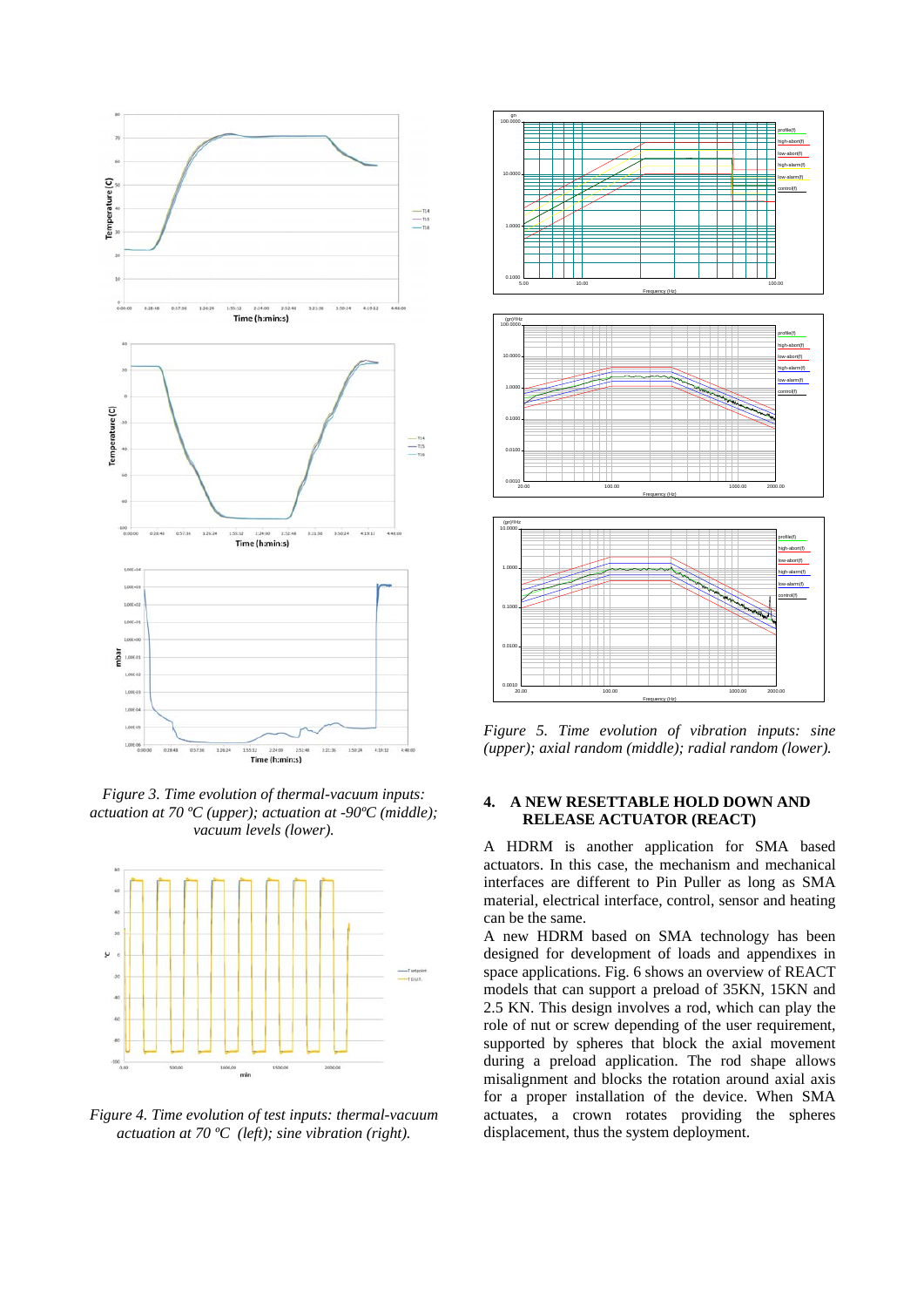Rod and supporting part of REACT are made of stainless steel with high strength. Another option is to build these parts with titanium alloy that provides weight reduction. Other mechanical parts are made of aluminium alloy and then hard anodized as well as coated with solid lubricant based on PTFE. These coatings increase surface hardness and reduce the friction coefficient of moving parts. The estimated weight of the REACT is 287.83 g (provided by CAD tool) without SMA actuator as well as electrical interfaces. The estimated weight has been computed considering above-mentioned parts in titanium.

The reset operation can be carried out automatically by means of the reset spring of SMA actuator and a reset compression spring. When the Rod is placed at the initial position, the reset springs try to set the mechanism to the initial position holding the rod.



*Figure 6. The proposed new resettable hold down and release actuator (35 KN, 15KN and 2.5 KN).* 

|  |  | Table 1. Family of actuators proposed by Arquimea. |
|--|--|----------------------------------------------------|
|--|--|----------------------------------------------------|

| <b>PIN PULLER</b>  |           |             |      |      |  |  |
|--------------------|-----------|-------------|------|------|--|--|
| <b>Description</b> | Pull      | <b>Mass</b> | Ø    | L    |  |  |
|                    | Force (N) | (g)         | (mm) | (mm) |  |  |
| Pin Puller 25N     | 25        | 45          | 50   | 33.3 |  |  |
| Pin Puller 50N     | 50        | 79          | 58   | 38.2 |  |  |
| Pin Puller 100N    | 100       | 100         | 60.4 | 47.4 |  |  |
| Pin Puller 250N    | 250       | 194         | 81   | 56.6 |  |  |
| Pin Puller 500N    | 500       | 312         | 87.5 | 67.4 |  |  |
| <b>REACT</b>       |           |             |      |      |  |  |
| <b>Description</b> | Preload   | <b>Mass</b> | Ø    | L    |  |  |
|                    | (KN)      | (g)         | (mm) | (mm) |  |  |
| REACT 2.5KN        | 2.5       | 91          | 64   | 29   |  |  |
| <b>REACT 5KN</b>   | 5         | 109         | 72   | 29   |  |  |
| <b>REACT 10KN</b>  | 10        | 114         | 52   | 54.1 |  |  |
| REACT 15KN         | 15        | 171         | 58   | 62.7 |  |  |
| REACT 25KN         | 25        | 243         | 62   | 77.8 |  |  |
| REACT 35KN         | 35        | 354         | 78   | 78.5 |  |  |

The monitoring system of REACT is composed of a sensor, so called release switch, which indicates through a signal when the operation is completed. The release switch is composed of two PCBs: one has two separated brushes and the other has a pad for current conduction. The functional principle of the sensor is to connect the brushes through the electrical pad closing the circuit. In fact, when the REACT is unactuated the circuit is open. During actuation, the mechanism provides the PCB contact with brushes closing the electrical circuit.

Since the high preload requirements for this type of actuators, Finite Element Analyses (FEA) have been developed in order to check the structure resistance. The rod has been recognized as the most required part. The obtained values are below the strength limits of the proposed materials for the rod, considering the factor of security from [9]. The results of the FEA have constrained the REACT design, in term of dimensions, materials and shape of the mechanical parts.

Now, Pin Puller and REACT actuators type are under development at Arquimea. These actuators are composed of the same mechanism of the above-reported devices, but they provide different output force capabilities. Table 1 lists the proposed devices that form a family of deployment mechanism.

#### **5. QUALIFICATION TEST CAMPAIGN FOR REACT**

Fig. 7 shows a proposal of a complete test campaign for qualification of REACT. The proposal includes pre and post tests; physical inspection; functional tests; environmental tests; thermal vacuum tests; and lifetime. Before and after test campaign, pre and post tests will be developed in order to figure out the degradation in sensitive elements of the mechanisms. In particular, the output force of SMA actuator will be measured in order to check degradations after tests. Output force of reset springs will be verified for the same aim. Similar, the operation of the secondary SMA actuator will be check.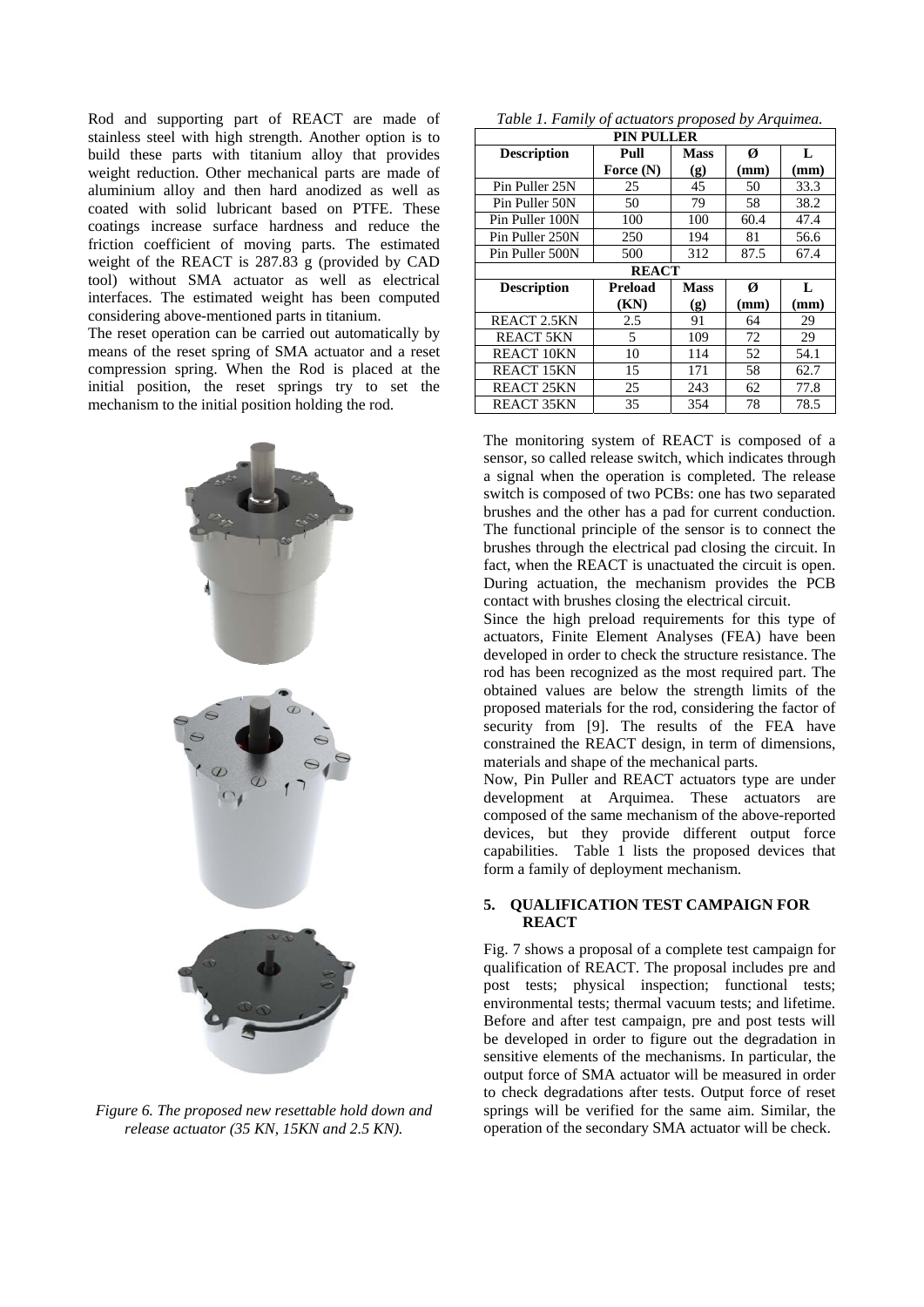

*Figure 7. A proposal of qualification test campaign for REACT device.* 

A physical inspection of the REACT will be carried out at the beginning of the test campaign in order to check the good external appearance, robustness and compactness of the device. Moreover, workmanship will be checked that it shall be in accordance with the manufacturing and process standards, procedures and product specifications. The equipments to be used during these tests have a complete set of safety measures. The qualification will be carried out under the supervision of the Arquimea stuff.

Functional, environmental and thermal vacuum tests will be done in order to validate the REACT operation under space mission conditions. In particular, the performance of the SMA actuators will be checked during the functional test. Since the proposed actuator is low shock, the shock generated level will be measured. The thermal vacuum tests will be developed in a range of temperature from -90 to 125 ºC. Finally, reliability will be verified during the lifetime tests in ambient conditions. The number total cycles of lifetime will be 50, considering the ECSS (European Commission for Space Standardization) margins.

Three qualification models (QM) are intended to be built. Therefore, a way to demonstrate margins would be to perform the qualification on all units in parallel which would allow getting some statistics.

#### **6. CONCLUSIONS**

Arquimea proposed a new pin puller mechanism for space application. Two complete Pin Puller devices were design and built and the results of the qualification test campaign have demonstrated the capabilities to be used as space mechanisms.

We also proposed a new non-explosive and resettable hold down and release mechanism for space application. The design has been constrained by the FEA results since the high preload requirement during the device operation. Proper features with suitable dimensions and materials have been selected for the mechanical parts in order to obtain a compact and robust solution. A complete test campaign has been proposed for the space qualification of REACT.

Future applications of this technology are actuators for Hold-Down and Release, such as Frangiblot, NEHRA and so on.

## **7. ACKNOWLEDGEMENT**

An acknowledgement is for ESA that supports the development of the projects 4000103964-11-NL-RA (Development and Qualification of a European Pin Puller) and 4000106611-12-NL-CBi (Resettable SMA Hold Down and Release Actuator for General Use in Satellite System). Moreover, special acknowledgements are for the ESA technical officers Sandro Patti and Massimo Palladino for their important help in these projects development.

#### **8. REFERENCES**

- 1. Duerig, T. W. et al. (1990). *Engineering Aspects of Shape Memory Alloys,* Butterworth-Heineman, London.
- 2. Otsuka, K. & Wayman, C.M. (1998). *Shape Memory Materials*, Cambridge University Press, UK.
- 3. Delaey, L. (1991). Diffusionless Transformations. Proceedings of Materials Science and Technology. **5**, 339-404.
- 4. Jenkins, P.P., Landis, A.G. & Oberle L.G. (1997). Materials Adherence experiment: Technology IECEC- 97339. Proceedings of 32nd Intersociety Energy Conversion Engineering Conference.
- 5. Collado, M *et al*. (2011). Characterization Results of a novel Shape Memory Alloy and Pin Puller mechanisms based on this technology. *ESMATS 2011*, Constance-Germany, 289-296.
- 6. Fernández, D., Cabás, R. & Moreno, L. (2007). Dust Wiper Mechanism for Operation in Mars. Proceedings of 12th European Space Mechanisms & Tribology Symposium (ESMATS).
- 7. Collado, M., Martínez, D., Álvarez, F., Cabás, R., Moreno, L. & López, F. (2010). Evolution of SMA Rotary Actuators for Space Applications in Mars Environment. Proceedings of Actuator 10 – International Conference and Exhibition on New Actuators and Drive Systems.